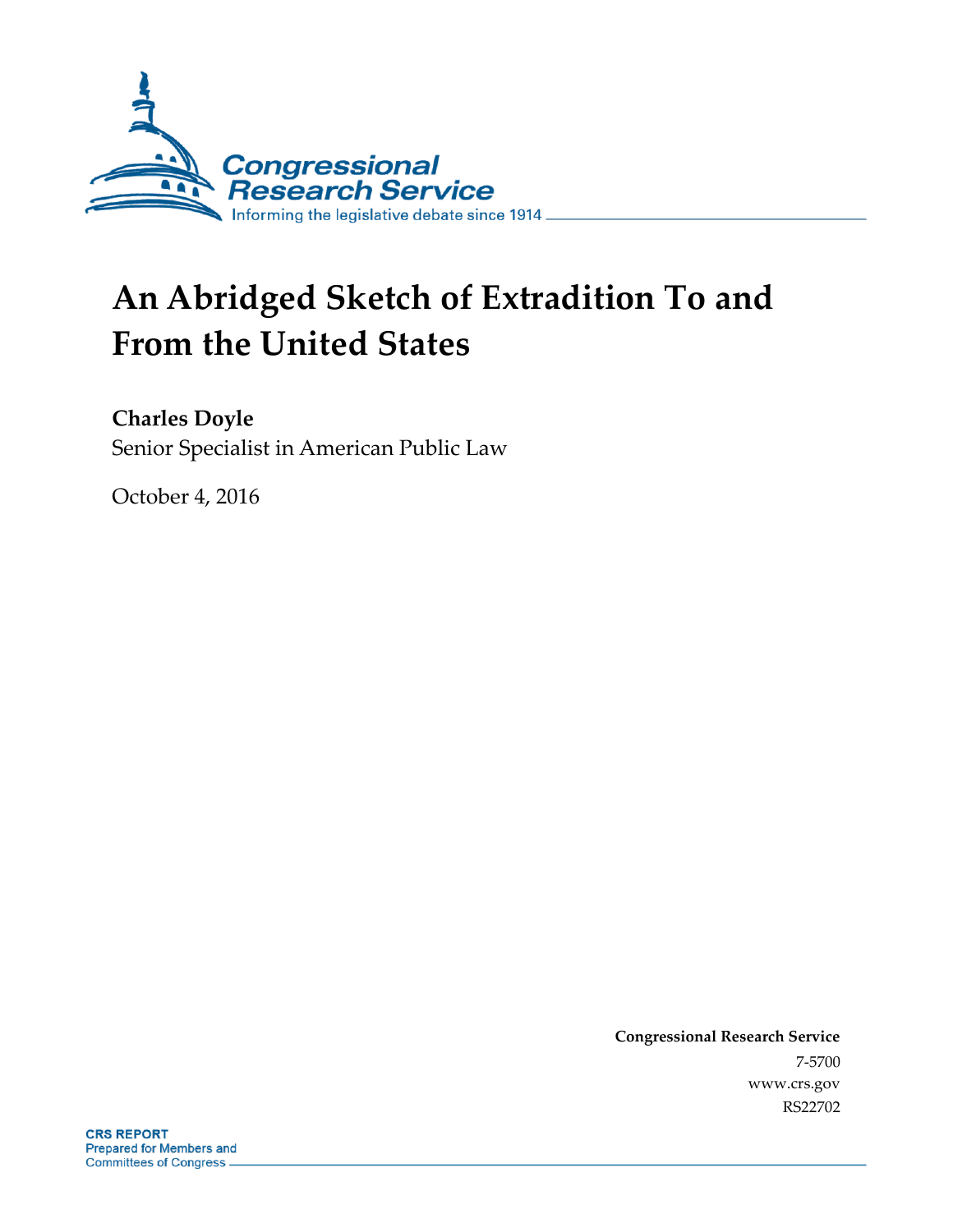# **Summary**

"Extradition" is the formal surrender of a person by a State to another State for prosecution or punishment. Extradition to or from the United States is a creature of treaty. The United States has extradition treaties with over a hundred nations, although there are many countries with which it has no extradition treaty. International terrorism and drug trafficking have made extradition an increasingly important law enforcement tool.

Extradition treaties are in the nature of a contract and generate the most controversy with respect to those matters for which extradition may not be had. In addition to an explicit list of crimes for which extradition may be granted, most modern extradition treaties also identify various classes of offenses for which extradition may or must be denied. Common among these are provisions excluding political offenses; capital offenses; crimes that are punishable under only the laws of one of the parties to the treaty; crimes committed outside the country seeking extradition; crimes where the fugitive is a national of the country of refuge; and crimes barred by double jeopardy or a statute of limitations.

Extradition is triggered by a request submitted through diplomatic channels. In this country, it proceeds through the Departments of Justice and State and may be presented to a federal magistrate to order a hearing to determine whether the request is in compliance with an applicable treaty, whether it provides sufficient evidence to satisfy probable cause to believe that the fugitive committed the identified treaty offense(s), and whether other treaty requirements have been met. If so, the magistrate certifies the case for extradition at the discretion of the Secretary of State. Except as provided by treaty, the magistrate does not inquire into the nature of foreign proceedings likely to follow extradition.

The laws of the country of refuge and the applicable extradition treaty govern extradition back to the United States of a fugitive located overseas. Requests travel through diplomatic channels, and the treaty issue most likely to arise after extradition to this country is whether the extraditee has been tried for crimes other than those for which he or she was extradited. The fact that extradition was ignored and a fugitive forcibly returned to the United States for trial constitutes no jurisdictional impediment to trial or punishment. Federal and foreign immigration laws sometimes serve as an alternative to extradition to and from the United States.

This is an abbreviated version of CRS Report 98-958, *Extradition To and From the United States: Overview of the Law and Recent Treaties*, by Michael John Garcia and Charles Doyle, without the appendices, footnotes, and citations to authority found in the longer report.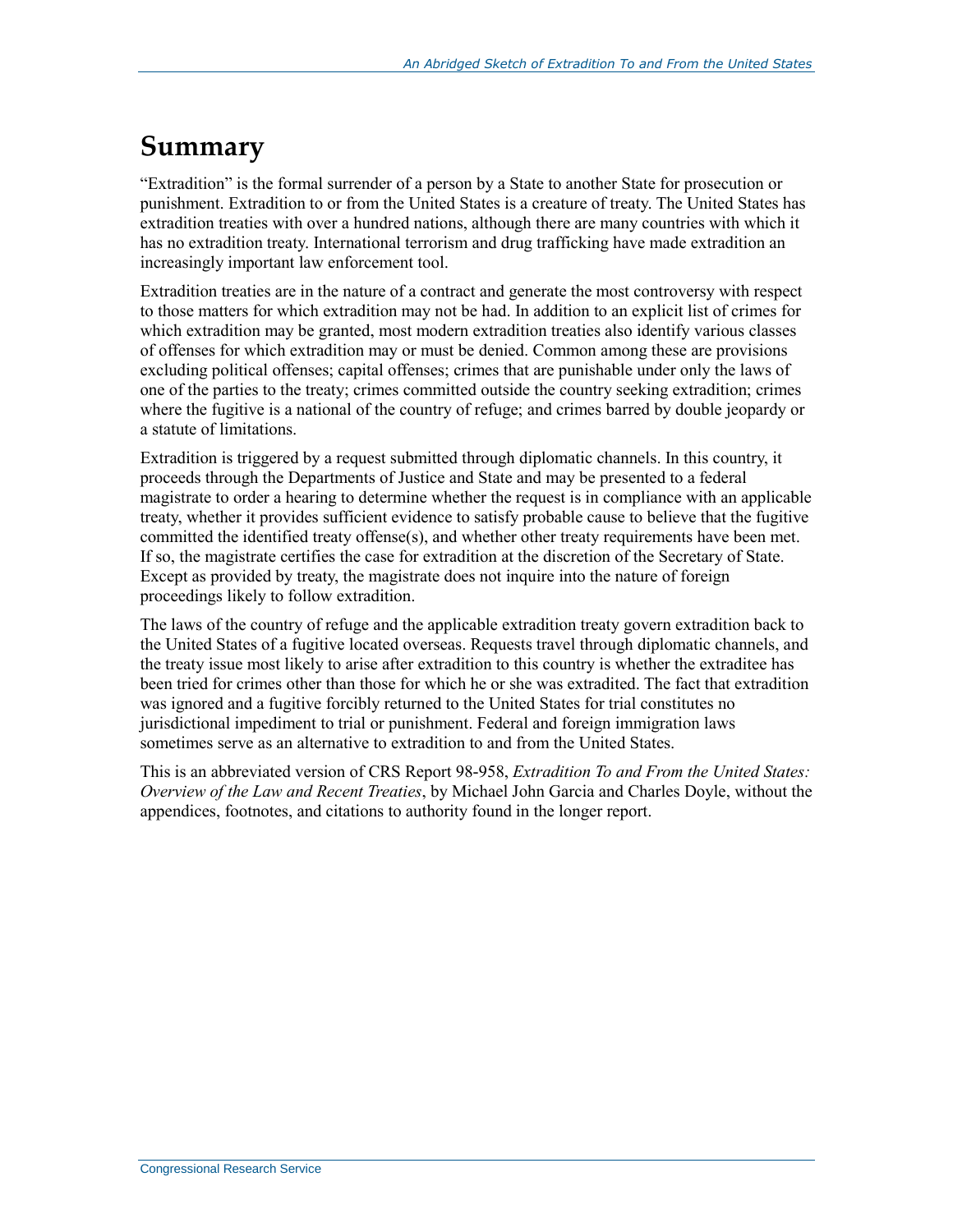# **Contents**

#### Contacts

|--|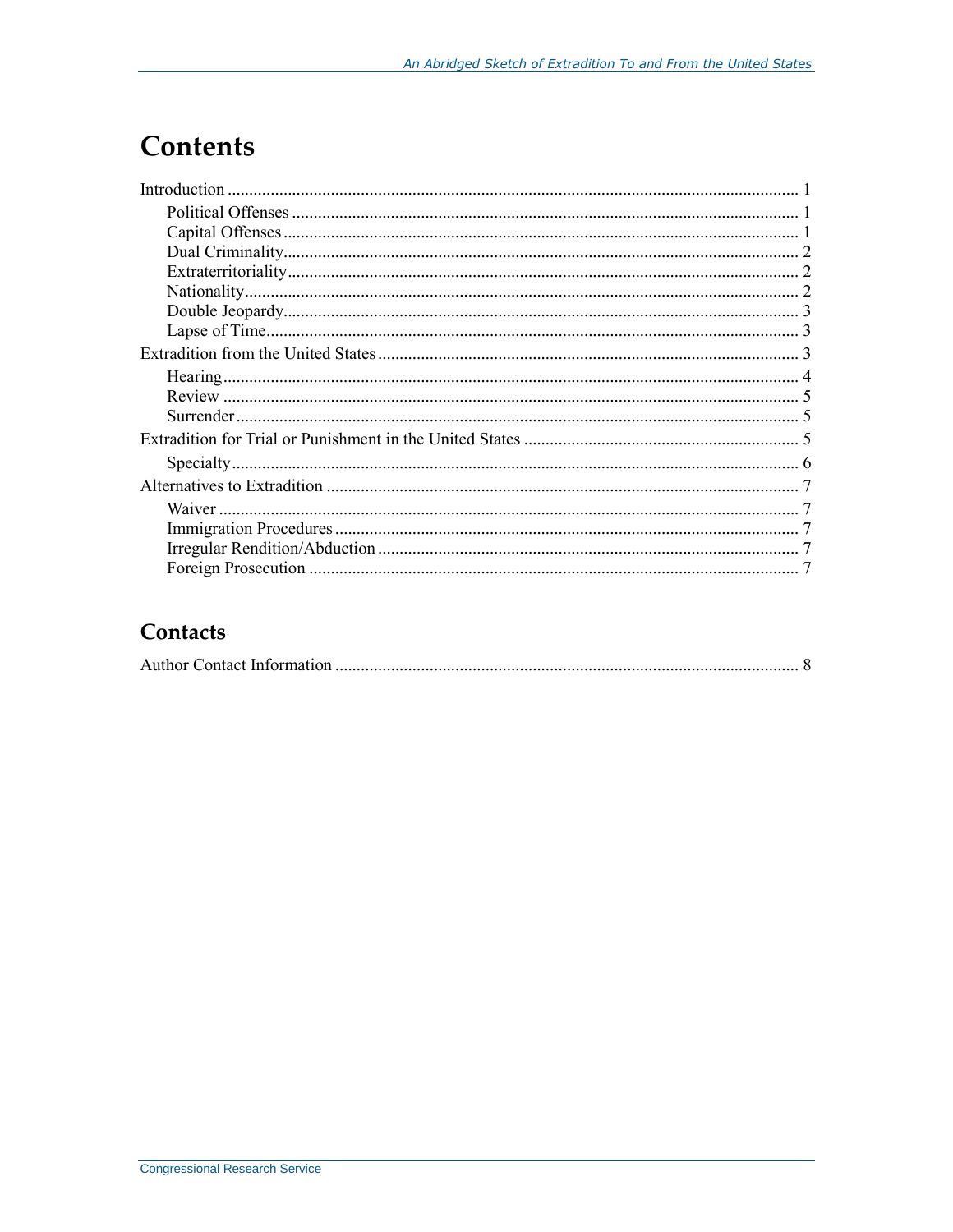# **Introduction**

"'Extradition' is the formal surrender of a person by a State to another State for prosecution or punishment." Extradition to or from the United States is a creature of treaty. The United States has extradition treaties with over a hundred of the nations of the world, although there are many with which the United States has no extradition treaty.

Extradition treaties are in the nature of a contract. Subject to a contrary treaty provision, federal law defines the mechanism by which the United States honors its extradition treaty obligations. Although some countries will extradite in the absence of an applicable treaty as a matter of comity, it was long believed that the United States could only grant an extradition request if it could claim coverage under an existing extradition treaty. Dicta in several court cases indicated that this requirement, however, was one of congressional choice rather than constitutional requirement.

Extradition is generally limited to crimes identified in the treaty. Early treaties often recite a list of the specific extraditable crimes. While many existing U.S. extradition treaties continue to list specific extraditable offenses, the more recent ones feature a dual criminality approach, and simply make all felonies extraditable (subject to other limitations found elsewhere in their various provisions).

# **Political Offenses**

In addition to an explicit list of crimes for which extradition may be granted, most modern extradition treaties also identify various classes of offenses for which extradition may or must be denied. Common among these are provisions excluding political offenses. The political offense exception has proven troublesome. The exception is and has been a common feature of extradition treaties for almost a century and a half. In its traditional form, the exception is expressed in deceptively simple terms. Yet it has been construed in a variety of ways, more easily described in hindsight than to predicate beforehand. As a general rule, American courts require that a fugitive seeking to avoid extradition "demonstrat[e] that the alleged crimes were committed in the course of and incidental to a violent political disturbance such as a war, revolution or rebellion." Contemporary extradition treaties often seek to avoid misunderstandings over the political offense exception in a number of ways. Some expressly exclude terrorist offenses or other violent crimes from the definition of political crimes for purposes of the treaty; some explicitly extend the political exception to those whose prosecution is politically or discriminatorily motivated; and some limit the reach of their political exception clauses to conform to their obligations under multinational agreements. Separately, several multinational agreements contain provisions that effectively incorporate enumerated offenses into any preexisting extradition treaty between parties. A few of these multilateral agreements also specify that enumerated activities shall not be considered political offenses for purposes of extradition.

# **Capital Offenses**

A number of nations have abolished or abandoned capital punishment as a sentencing alternative. Several of these have preserved the right to deny extradition in capital cases either absolutely or in absence of assurances that the fugitive will not be executed if surrendered. More than a few countries are reluctant to extradite in a capital case even though their extradition treaty with the United States has no such provision, based on opposition to capital punishment or to the methods and procedures associated with execution bolstered by sundry multinational agreements to which the United States is either not a signatory or has signed with pertinent reservations.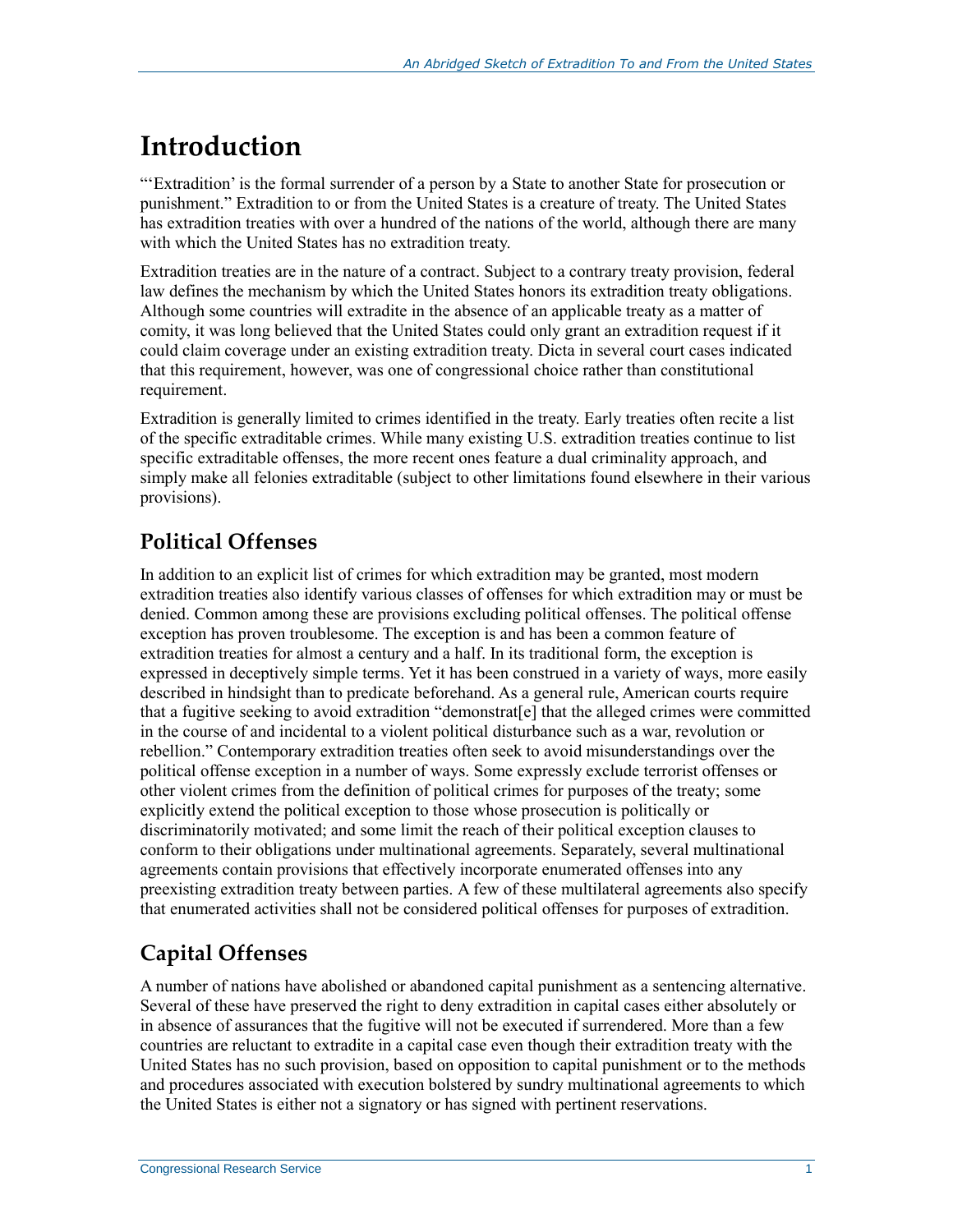# **Dual Criminality**

Dual criminality addresses the reluctance to extradite a fugitive for conduct that the host nation considers innocent. Dual criminality exists when the parties to an extradition treaty each recognize a particular form of misconduct as a punishable offense. Historically, extradition treaties have handled dual criminality in one of three ways: (1) they list extraditable offenses and do not otherwise speak to the issue; (2) they list extraditable offenses and contain a separate provision requiring dual criminality; or (3) they identify as extraditable offenses those offenses condemned by the laws of both nations. Today, as one commentator has pointed out, "[u]nder most international agreements ... [a] person sought for prosecution or for enforcement of a sentence will not be extradited ... (c) if the offense with which he is charged or of which he has been convicted is not punishable as a serious crime in both the requesting and requested state...." When a foreign country seeks to extradite a fugitive from the United States, dual criminality may be satisfied by reference to either federal or state law.

U.S. treaty partners do not always construe dual criminality requirements as broadly. In the past, some have been unable to find equivalents for attempt, conspiracy, and crimes with prominent federal jurisdictional elements (e.g., offenses under the Racketeer Influenced and Corrupt Organizations [RICO] and Continuing Criminal Enterprise [CCE] statutes). Many modern extradition treaties contain provisions addressing the problem of jurisdictional elements and/or making extraditable an attempt or conspiracy to commit an extraditable offense. Some include special provisions for tax and customs offenses as well.

#### **Extraterritoriality**

As a general rule, crimes are defined by the laws of the place where they are committed. There have always been exceptions to this general rule under which a nation was understood to have authority to outlaw and punish conduct occurring outside the confines of its own territory. In the past, U.S. extradition treaties applied to crimes "committed within the [territorial] jurisdiction" of the country seeking extradition. Largely as a consequence of terrorism and drug trafficking, however, the United States now claims more sweeping extraterritorial application for its criminal laws than recognized either in its more historic treaties or by many of today's governments. Success in eliminating extradition impediments by negotiating new treaty provisions has been mixed. More than a few call for extradition regardless of where the offense was committed. Yet perhaps an equal number of contemporary treaties permit or require denial of an extradition request that falls within an area where the countries hold conflicting views on extraterritorial jurisdiction.

# **Nationality**

The right of a country to refuse to extradite one's own nationals is probably the greatest single obstacle to extradition. The United States has long objected to the impediment, and recent treaties indicate that its hold may not be as formidable as was once the case.

A growing number of U.S. treaties go so far as to declare that "extradition shall not be refused based on the nationality of the person sought." Another form limits the nationality exemption to nonviolent crimes. A third bars nationality from serving as the basis to deny extradition when the fugitive is sought in connection with a listed offense. A final variant allows a conflicting obligation under a multinational agreement to wash away the exemption. Even where the exemption is preserved, contemporary treaties more regularly refer to the obligation to consider prosecution at home of those nationals whose extradition has been refused.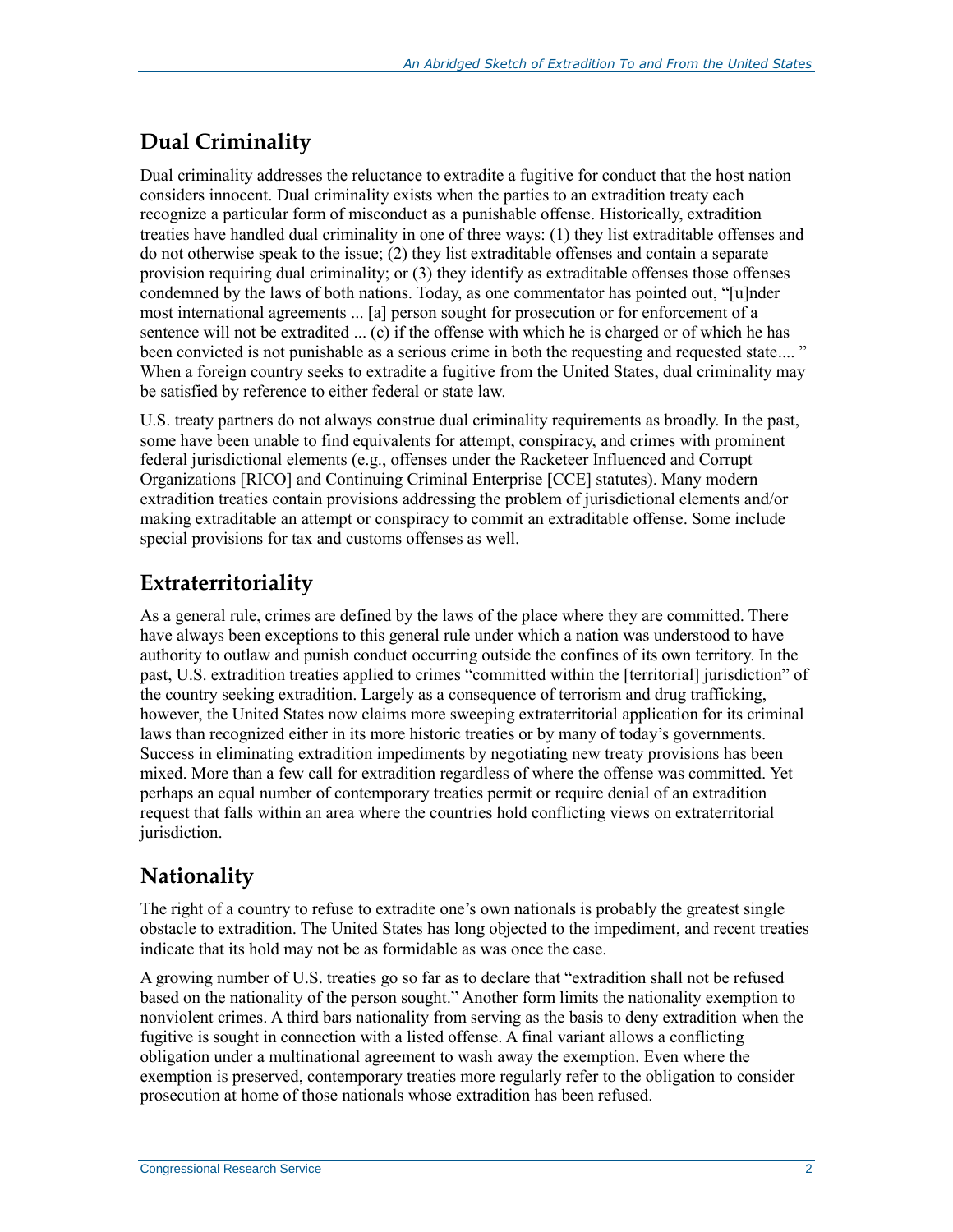# **Double Jeopardy**

Depending on the treaty, extradition may also be denied on the basis of a number of procedural considerations. Although the U.S. Constitution's prohibition against successive prosecutions for the same offense does not extend to prosecutions by different sovereigns, it is common for extradition treaties to contain clauses proscribing extradition when the transferee would face double punishment and/or double jeopardy (also known as *non bis in idem*). The more historic clauses are likely to bar extradition for a second prosecution of the "same acts" or the "same event" rather than the more narrowly drawn "same offenses." The new model limits the exemption to fugitives who have been convicted or acquitted of the same offense and specifically denies the exemption where an initial prosecution has simply been abandoned.

#### **Lapse of Time**

As the Restatement explains, lapse of time or statute of limitation clauses are also prevalent in extradition treaties:

Many [states] ... preclude extradition if prosecution for the offense charged, or enforcement of the penalty, has become barred by lapse of time under the applicable law. Under some treaties the applicable law is that of the requested state, in others that of the requesting state; under some treaties extradition is precluded if either state's statute of limitations has run.... When a treaty provides for a time-bar only under the law of the requesting state, or only under the law of the requested state, United States courts have generally held that time-bar of the state not mentioned does not bar extradition. If the treaty contains no reference to the effect of a lapse of time neither state's statute of limitations will be applied.

Left unsaid is the fact that some treaties declare in no uncertain terms that the passage of time is no bar to extradition, and others rest the decision with the discretion of the requested state. In cases governed by U.S. law and in instances of U.S. prosecution following extradition, applicable statutes of limitation and due process determine whether pre-indictment delays bar prosecution and speedy trial provisions govern whether post-indictment delays preclude prosecution.

# **Extradition from the United States**

A foreign country usually begins the extradition process with a request submitted to the State Department sometimes including the documentation required by the treaty. When a requesting nation is concerned that the fugitive will take flight before it has time to make a formal request, it may informally ask for extradition and provisional arrest with the assurance that the full complement of necessary documentation will follow. In either case, the Secretary of State, at his discretion, may forward the matter to the Department of Justice to begin the procedure for the arrest of the fugitive "to the end that the evidence of criminality may be heard and considered." The United States Attorneys' Manual encapsulates the Justice Department's participation thereafter in these words:

OIA [Office of International Affairs] reviews ... requests for sufficiency and forwards appropriate ones to the district [where the fugitive is found]. The Assistant United States Attorney assigned to the case obtains a warrant and the fugitive is arrested and brought before the magistrate judge or the district judge. The government opposes bond in extradition cases. A hearing under 18 U.S.C. §3184 is scheduled to determine whether the fugitive is extraditable. If the court finds the fugitive to be extraditable, it enters an order of extraditability and certifies the record to the Secretary of State, who decides whether to surrender the fugitive to the requesting government. In some cases a fugitive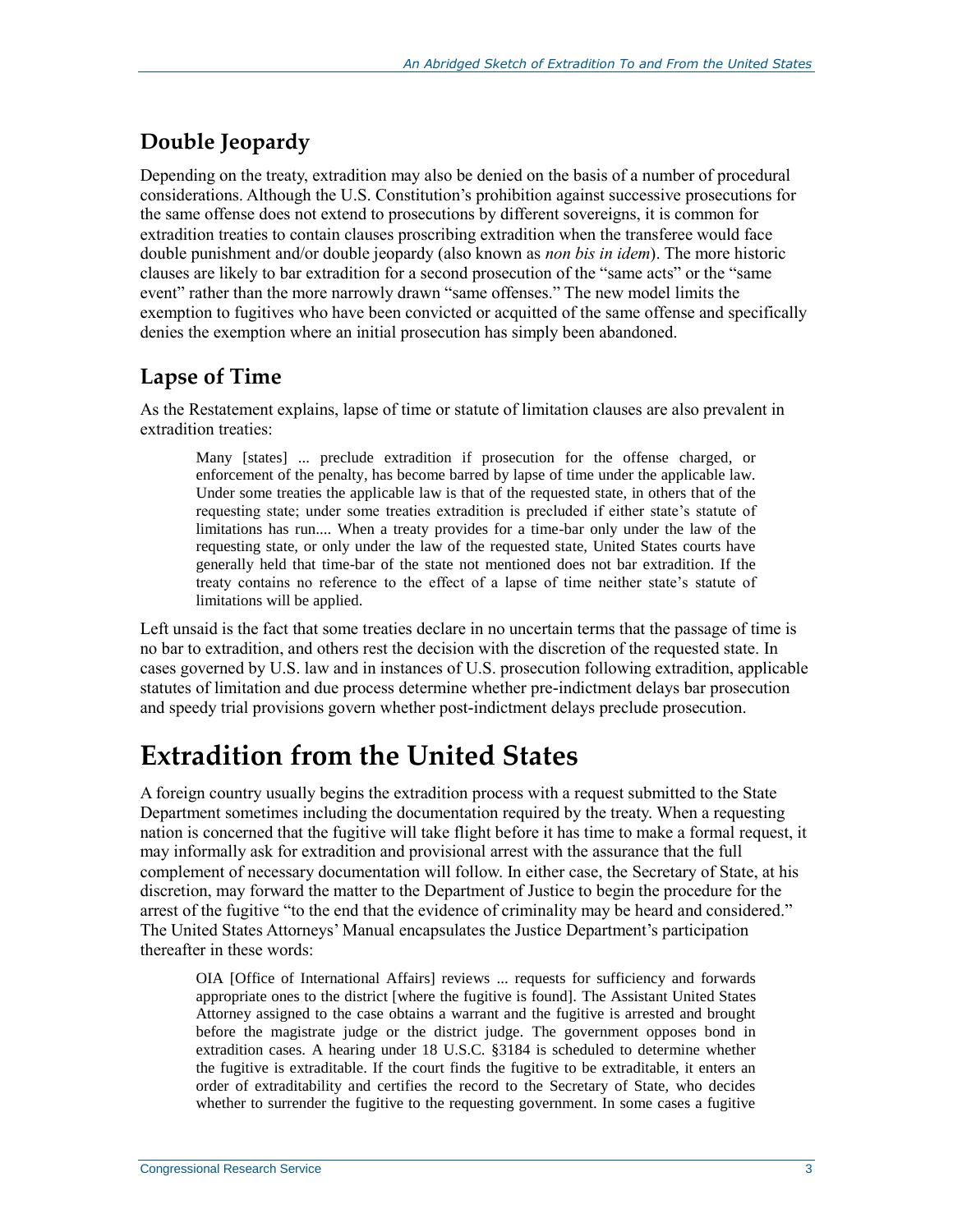may waive the hearing process. OIA notifies the foreign government and arranges for the transfer of the fugitive to the agents appointed by the requesting country to receive him or her. Although the order following the extradition hearing is not appealable (by either the fugitive or the government), the fugitive may petition for a writ of habeas corpus as soon as the order is issued. The district court's decision on the writ is subject to appeal, and extradition may be stayed if the court so orders.

#### **Hearing**

The precise menu for an extradition hearing is dictated by the applicable extradition treaty, but as described by one district court, a common check list for a hearing conducted in this country would include determinations that

1. There exists a valid extradition treaty between the United States and the requesting state;

- 2. The relator is the person sought;
- 3. The offense charged is extraditable;
- 4. The offense charged satisfies the requirement of double criminality;
- 5. There is "probable cause" to believe the relator committed the offense charged;

6. The documents required are presented in accordance with United States law, subject to any specific treaty requirements, translated and duly authenticated ... ; and

7. Other treaty requirements and statutory procedures are followed.

An extradition hearing is not, however, "in the nature of a final trial by which the prisoner could be convicted or acquitted of the crime charged against him.... Instead, it is essentially a preliminary examination to determine whether a case is made out which will justify the holding of the accused and his surrender to the demanding nation.... The judicial officer who conducts an extradition hearing thus performs an assignment in line with his or her accustomed task of determining if there is probable cause to hold a defendant to answer for the commission of an offense."

The purpose of the hearing is in part to determine whether probable cause exists to believe that the individual committed an offense covered by the extradition treaty. The rules of criminal procedure and evidence that would apply at trial have no application at the hearing. Warrants, depositions, and other authenticated documents are admissible as evidence. The individual may offer evidence to contradict or undermine the existence of probable cause, but affirmative defenses that might be available at trial are irrelevant. Hearsay is not only admissible but may be relied upon exclusively; the Miranda rule has no application; initiation of extradition may be delayed without regard for the Sixth Amendment right to a speedy trial or the Fifth Amendment right of due process; nor do the Sixth Amendment rights to the assistance of counsel or cross examine witnesses apply. Due process, however, will bar extradition of informants whom the government promised confidentiality and then provided the evidence necessary to establish probable cause for extradition.

Moreover, extradition will ordinarily be certified without "examining the requesting country's criminal justice system or taking into account the possibility that the extraditee will be mistreated if returned." This "noninquiry rule" is a judicially created rule premised on the view that "[w]hen an American citizen commits a crime in a foreign country, he cannot complain if required to submit to such modes of trial and to such punishment as the laws of that country may prescribe for its own people, unless a different mode be provided for by treaty stipulations between that country and the United States."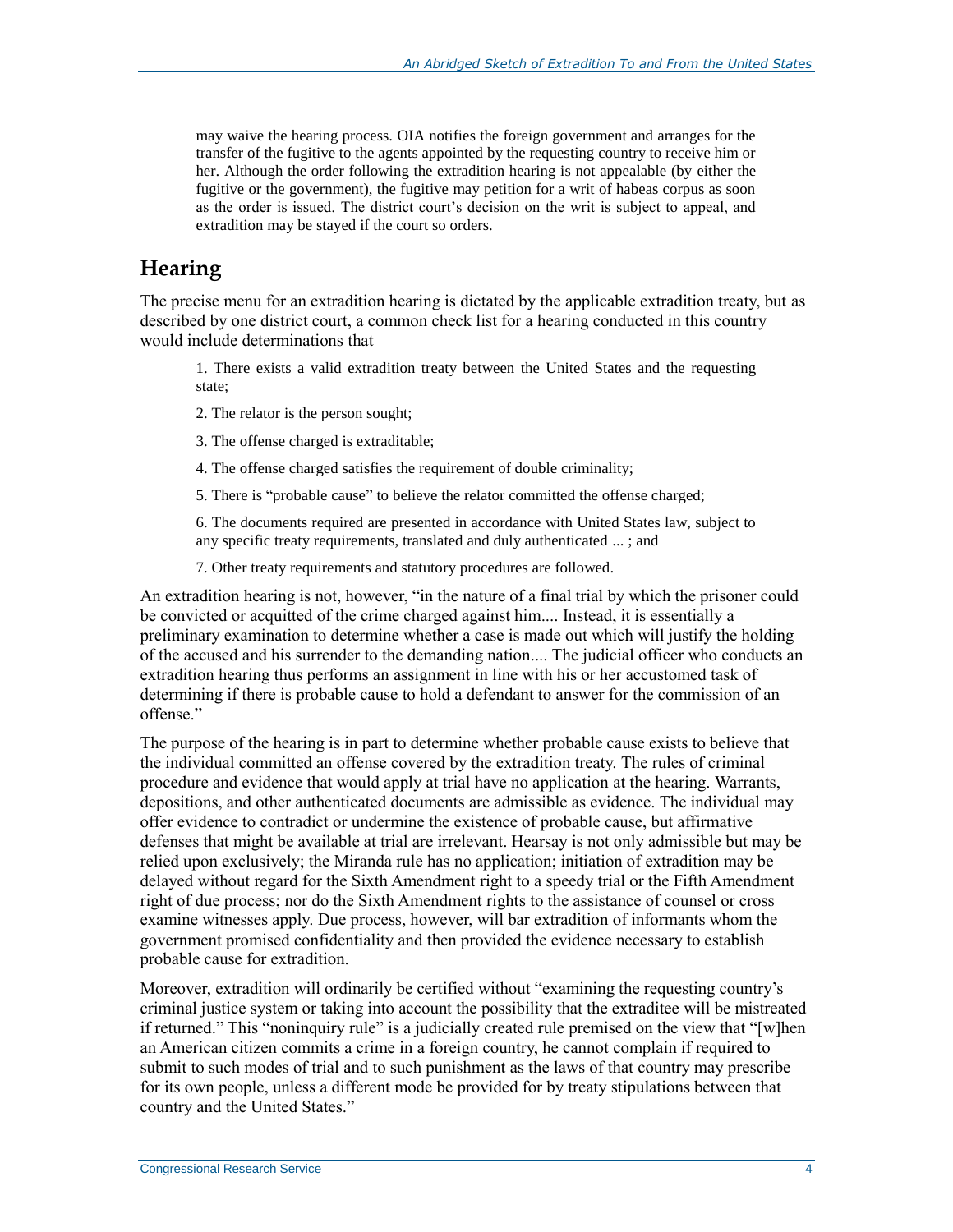# **Review**

If at the conclusion of the extradition hearing, the court concludes there is some obstacle to extradition and refuses to certify the case, "[t]he requesting government's recourse to an unfavorable disposition is to bring a new complaint before a different judge or magistrate, a process it may reiterate apparently endlessly."

If the court concludes there is no such obstacle to extradition and certifies to the Secretary of State that the case satisfies the legal requirements for extradition, the fugitive has no right of appeal, but may be entitled to limited review under habeas corpus. "[H]abeas corpus is available only to inquire whether the magistrate had jurisdiction, whether the offense charged is within the treaty and, by a somewhat liberal extension, whether there was any evidence warranting the finding that there was reasonable ground to believe the accused guilty." In this last assessment, appellate courts will only "examine the magistrate judge's determination of probable cause to see if there is 'any evidence' to support it."

Limitations on review or application of the rule of noninquiry may be modified by treaty or statute. Whether a particular treaty or statute precludes review or application of the rule, however, can be a complicated issue. For example, the U.N. Convention Against Torture (CAT) provides that no State Party "shall expel, return … or extradite a person to another State where there are substantial grounds for believing that he would be in danger of being subjected to torture." Following U.S. ratification of CAT, Congress enacted Section 2242 of the Foreign Affairs Reform and Restructuring Act of 1998 (FARRA), which requires all relevant federal agencies to adopt appropriate regulations to implement this policy. Some fugitives have argued that CAT or FARRA operate as exceptions to the noninquiry rule. The argument has produced hollow victories at the appellate court level. The Fourth Circuit concluded that the rule of noninquiry posed no obstacle, but went on to hold that FARRA itself barred habeas review of a fugitive's torture claim. The Ninth Circuit, on the other hand, concluded that FARRA required the Secretary of State to pass upon on a fugitive's torture claim, but that "[t]he doctrine of separation of powers and the rule on non-inquiry block[ed] any [judicial] inquiry into the substance of the Secretary's declaration."

# **Surrender**

If the judge or magistrate certifies the fugitive for extradition, the matter then falls to the discretion of the Secretary of State to determine whether as a matter of policy the fugitive should be released or surrendered to the agents of the country that has requested his or her extradition. The procedure for surrender, described in treaty and statute, calls for the release of the prisoner if he or she is not claimed within a specified period of time, often indicates how extradition requests from more than one country for the same fugitive are to be handled, and frequently allows the fugitive to be held for completion of a trial or the service of a criminal sentence before being surrendered. Extradition treaties may also provide that, in cases where a fugitive faces charges or is serving a criminal sentence in a country of refuge, he may be temporarily surrendered to a requesting State for purposes of prosecution, under the promise that the State seeking extradition will return the fugitive upon the conclusion of criminal proceedings.

# **Extradition for Trial or Punishment in the United States**

The laws of the country of refuge and the applicable extradition treaty govern extradition back to the United States of a fugitive located overseas. The request for extradition comes from the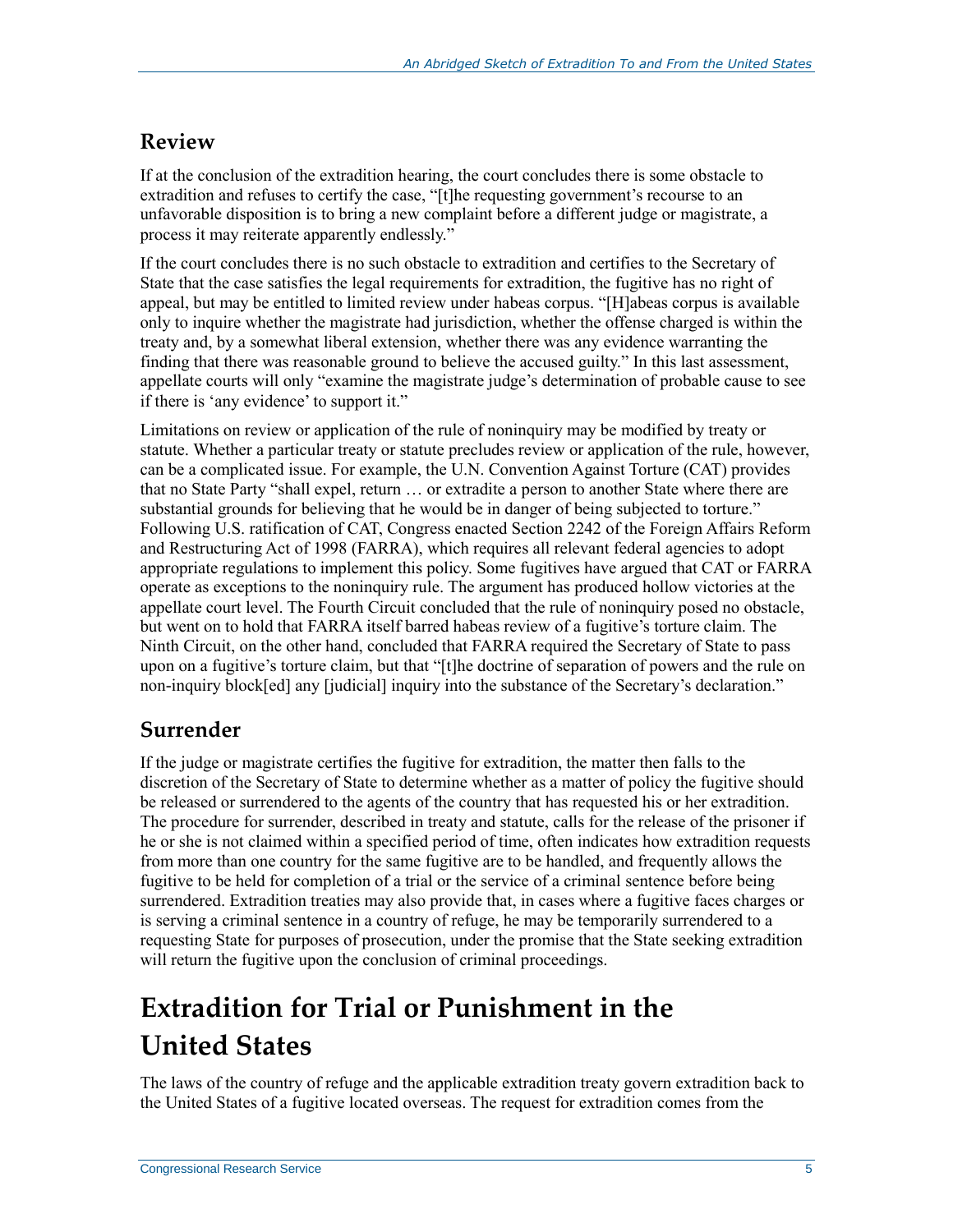Department of State whether extradition is sought for trial in federal or state court or for execution of a criminal sentence under federal or state law.

The first step is to determine whether the fugitive is extraditable. The Justice Department's checklist for determining extraditability begins with an identification of the country in which the fugitive has taken refuge. If the United States has no extradition treaty with the country of refuge, extradition is not a likely option. When there is a treaty, extradition is only an option if the treaty permits extradition. Common impediments include citizenship, dual criminality, statutes of limitation, and capital punishment issues.

Many treaties permit a country to refuse to extradite its citizens even in the case of dual citizenship. As for dual criminality, whether the crime of conviction or the crime charged is an extraditable offense will depend upon the nature of the crime and where it was committed. If the applicable treaty lists extraditable offenses, the crime must be on the list. If the applicable treaty insists only upon dual criminality, the underlying misconduct must be a crime under the laws of both the United States and the country of refuge.

Where the crime was committed matters; some treaties will only permit extradition if the offense was committed within the geographical confines of the United States. Timing also matters. The speedy trial features of U.S. law require a good faith effort to bring to trial a fugitive who is within the government's reach. Furthermore, the lapse of time or speedy trial component of the applicable extradition treaty may preclude extradition if prosecution would be barred by a statute of limitations in the country of refuge. Some treaties prohibit extradition for capital offenses; more often they permit it but only with the assurance that a sentence of death will not be executed.

Prosecutors may request provisional arrest of a fugitive without waiting for the final preparation of the documentation required for a formal extradition request, if there is a risk of flight and if the treaty permits it. The Justice Department encourages judicious use of provisional arrest because of the pressures that may attend it. If the Justice Department approves the application for extradition, the request and documentation are forwarded to the State Department, translated if necessary, and with State Department approval forwarded through diplomatic channels to the country from which extradition is being sought.

The treaty issue most likely to arise after extradition and the fugitive's return to this country is whether the fugitive was surrendered subject to any limitations such as those posed by the doctrine of specialty.

# **Specialty**

Under the doctrine of specialty, sometimes called speciality,

a person who has been brought within the jurisdiction of the court by virtue of proceedings under an extradition treaty, can only be tried for one of the offences described in that treaty, and for the offence with which he is charged in the proceedings for his extradition, until a reasonable time and opportunity have been given him after his release or trial upon such charge, to return to the country from whose asylum he had been forcibly taken under those proceedings.

The limitation, expressly included in many treaties, is designed to preclude prosecution for different substantive offenses but does not bar prosecution for different or additional counts of the same offense. And some courts have held that an offense whose prosecution would be barred by the doctrine may nevertheless be considered for purposes of the federal sentencing guidelines, or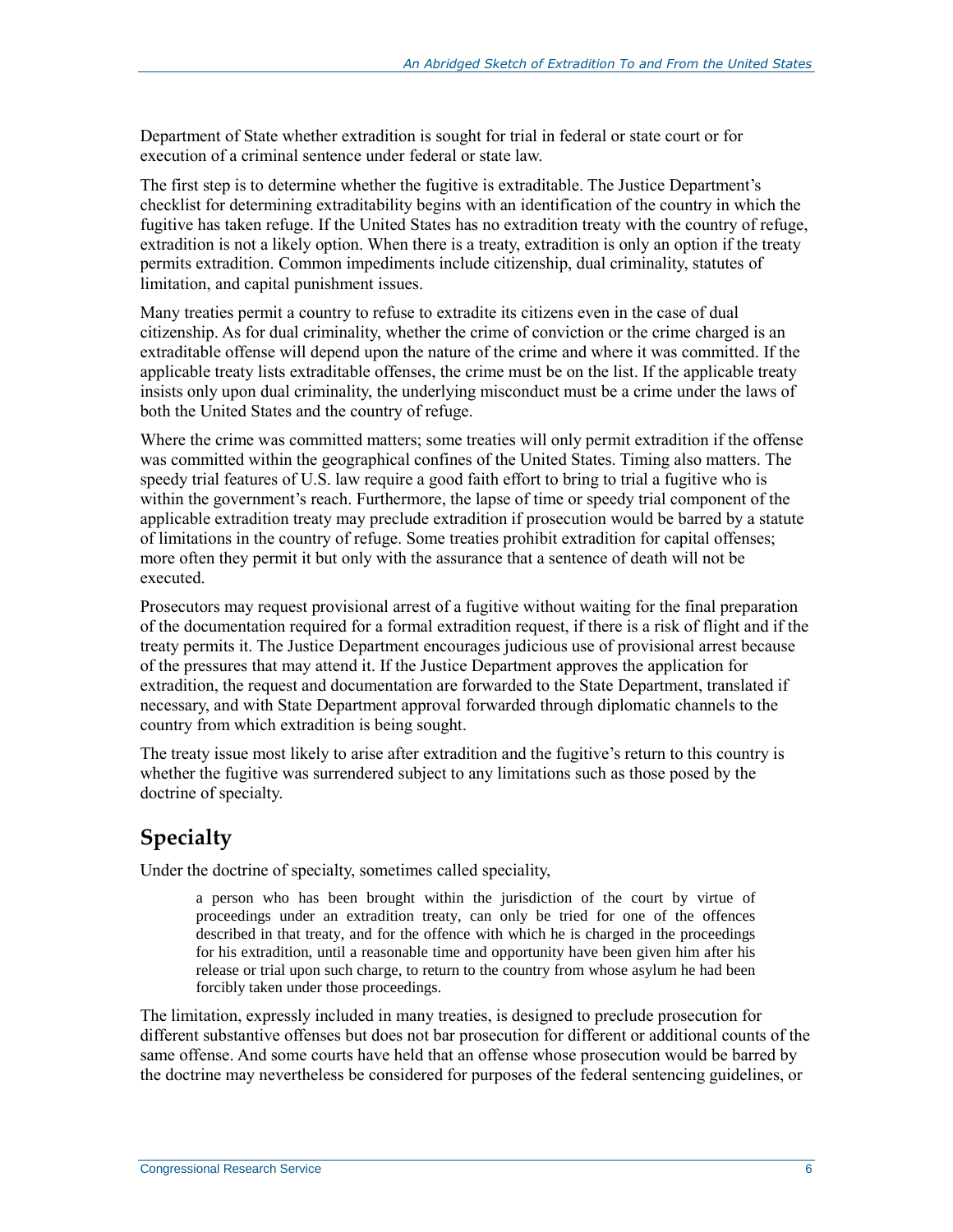for purposes of criminal forfeiture. At least where an applicable treaty addresses the question, the rule is no bar to prosecution for crimes committed after the individual is extradited.

The doctrine may be of limited advantage to a given defendant because the circuits are divided over whether a defendant has standing to claim its benefits. Additionally, one circuit has held that a fugitive lacks standing to allege a rule of specialty violation when extradited pursuant to an agreement other than treaty. Regardless of their view of fugitive standing, reviewing courts have agreed that the surrendering State may subsequently consent to trial for crimes other than those for which extradition was had.

# **Alternatives to Extradition**

The existence of an extradition treaty does not preclude the United States acquiring personal jurisdiction over a fugitive by other means, unless the treaty expressly provides otherwise.

### **Waiver**

Waiver or "simplified" treaty provisions allow a fugitive to consent to extradition without the benefit of an extradition hearing. Although not universal, the provisions constitute the least controversial of the alternatives to extradition.

# **Immigration Procedures**

Whether by a process similar to deportation or by simple expulsion, the United States has had some success encouraging other countries to surrender fugitives other than their own nationals without requiring recourse to extradition. Ordinarily, U.S. immigration procedures, on the other hand, have been less accommodating and have been called into play only when extradition has been found wanting. They tend to be time consuming and usually can only be used in lieu of extradition when the fugitive is an alien. Moreover, they frequently require the United States to deposit the alien in a country other than one that seeks his or her extradition. Yet in a few instances where an alien has been naturalized by deception or where the procedures available against alien terrorists come into play, denaturalization or deportation may be considered an attractive alternative or supplement to extradition proceedings.

# **Irregular Rendition/Abduction**

Although less frequently employed by the United States, "irregular rendition" is a familiar alternative to extradition. An alternative of last resort, it involves kidnaping or deceit and generally has been reserved for terrorists, drug traffickers, and the like. Kidnaping a defendant overseas and returning him to the United States for trial does not deprive American courts of jurisdiction unless an applicable extradition treaty explicitly calls for that result. Nor does it ordinarily expose the United States to liability under the Federal Tort Claims Act or individuals involved in the abduction to liability under the Alien Tort Statute. The individuals involved in the abduction, however, may face foreign prosecution, or at least be the subject of a foreign extradition request. Moreover, the effort may strain diplomatic relations with the country from which the fugitive is lured or abducted.

# **Foreign Prosecution**

A final alternative when extradition for trial in the United States is not available, is trial within the country of refuge. The alternative exists primarily when a U.S. request for extradition has been